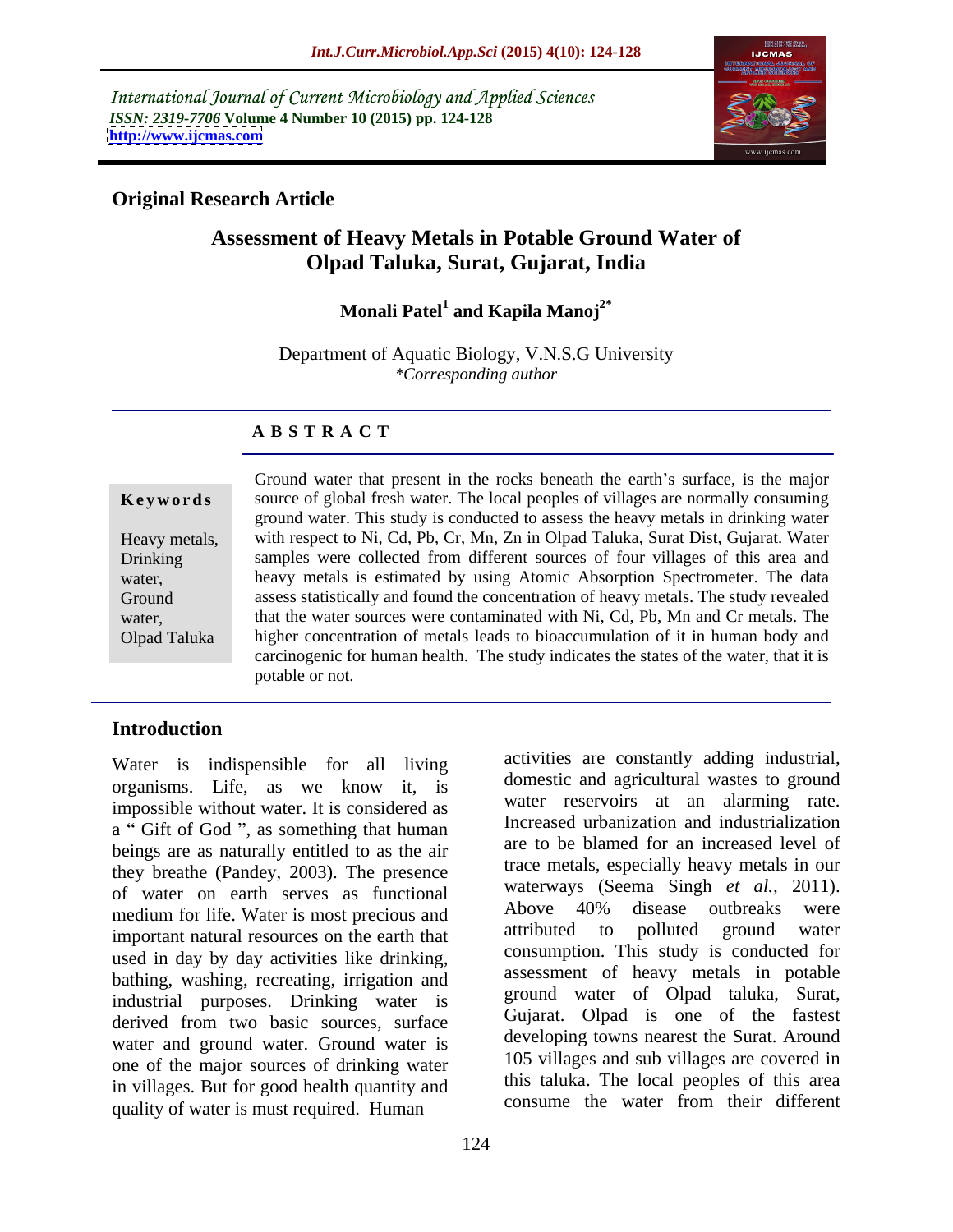sources like tube well, open well and hand lead (283nm), manganese (279.5nm), zinc pump. Majority labour community that not (213.9nm) and nickel (232 nm). By capillary afford a mineral water cost, they continue the sample was passed and the metal was drink that water. Heavy metals have a detected. property to accumulate in the body. If the concentration of heavy metals is increases, **Results and Discussion** the health risk is also increases. For present study four villages selected for sampling the Work done on heavy metals in drinking water. In this water heavy metals like Ni, water by using standard methods of APHA Cd, Mn, Zn, Pb and Cr are assess. Some has been studied. The quantity of heavy trace metals like Zn and Co are essential in metals found in this research was compared body but shoe toxicity if it is present in high with standards limit of BIS for drinking concentration in drinking water. The long term exposure of heavy metals results physical, muscular, neurological the permissible limit of drinking water. But degenerative processes that cause Zn found in less concentration. Sample 1 Alzheimer's disease, Parkinson's disease, and 2 are from Jothan villages (hand pump), muscular dystrophy, multiple sclerosis. The Sample 3 is an open well sample of Talad purpose of the study it that the peoples that village, Sample 4 and 5 are from Atodara consume the water without treatment is village (Tube well) and Samples 6 and 7 are

absorption spectroscopy. Sample was taken from four villages named Jothan, Talad, Atodara and Sithan of Olpad Taluka with different sources. The drinking water cause chronic rhinitis and sinusitis. samples were collected in prewashed (with respiratory cancer, dermatitis etc. High detergent, dilute  $HNO<sub>3</sub>$ , doubly deionised distilled water respectively) double capped polythene bottles collected from February to June 2015. Most of the samples were in 500 ml in double capped polythene bottles. The digest sample is directly like cadmiun (229nm), chromium (358nm),

detected.

## **Results and Discussion**

actually potable or not. from Sithan village (bore well). water. In this drinking water the metals like Cd, Cr, Pb, Ni and Mn were found beyond

**Materials and Methods** The determination of heavy metals the sample No- 3 in June 2015 and lowest concentration in drinking water was concentration was found 0.004mg/l in the determined by authors with the help of same sample in April. According to BIS standards procedures of the book APHA limit of drinking water specification the (2012). The method consists of atomic acceptable limit of Ni is 0.02 mg/l. But Ni directly taken from tap allowing to run for at of Cd is 0.003 mg/l. The cadmium least 5 min so as to stabilize the variation in concentration increases in agricultural areas EC and temperature. The samples were due o pesticides. Cadmium normally acidified to 1 % with Nitric Acid and stored accumulates in liver, kidneys, pancreas and aspirated into an air C2H2 flame of an Pb was found 0.072 mg/l in sample 6 in Feb AAS and measured the metals at absorbance 2015 and minimum value was found 0.01 The results indicate that the high concentration of Ni is found 0.105 mg/l fron concentration is found high than acceptable limit in almost samples. Higher concentration of Ni in drinking water can cause chronic rhinitis and sinusitis, respiratory cancer, dermatitis concentration of cadmium was found 0.0058 mg/l in March 2015 in third sample and lowest concentration was found  $\lt$  0.001 in sample 4 and 7 in June 2015. The BIS limit thyroids in humans. It causes famous disease "itai itai". The maximum concentration of mg/l in sample 1 and 6 in june 2015. BIS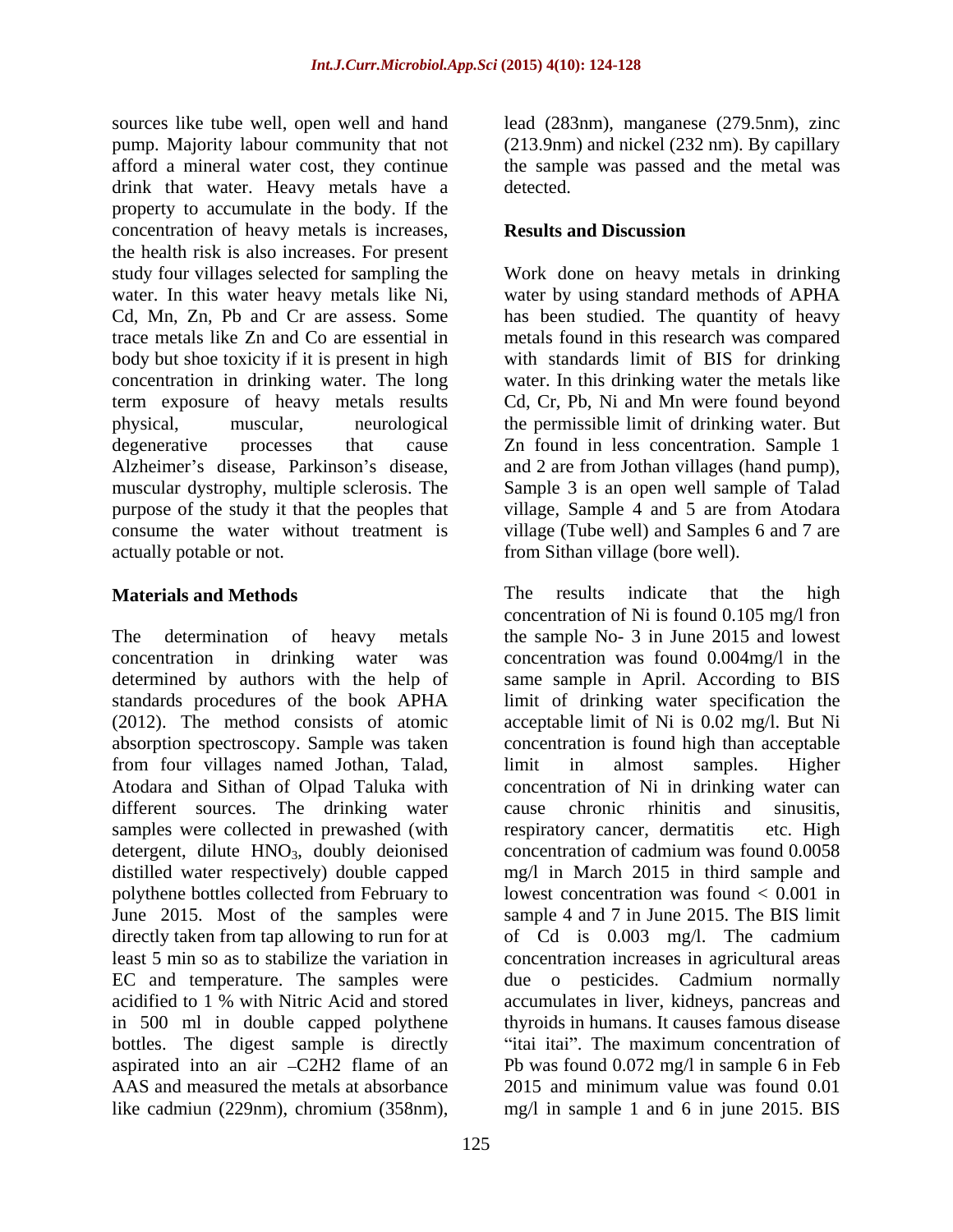limit for Pb is 0.01 mg/l. High concentration is entitled by High concentration of Cr was found 0.056 of Pb causes anaemia, disruption of mg/l in sample 4 in Feb 2015 and it is not haemoglobin synthesis, damage to nervous system and kidney, brain damage etc. The and in sample 1 and 6 in June 2015. The BIS maximum concentration of Mn was found limit of Cr is 0.05 mg/l. High concentration 0.26 mg/l in June 2015 from the sample 2 but in sample 2, 5, 6 and 7 in March and composition, affect kidney, liver and other sample 6 in June the Mn was not found. The vital organs. The maximum concentration of BIS limit of Mn is 0.01 mg/l. Manganese zinc was found 1.08 mg/l in sample 2 in does not appear to have any toxicological June 2015 and minimum concentration was significance in drinking water but in some found 0.008 mg/l in April 2015 in sample 3. cases chronic poisoning by Manganese The BIS limit of Zn is 5 mg/l. So all samples results deterioration of central nervous content low amount of Zn. Zn is required in system, lethargy and symptoms of body for functional processes. limit for Pb is 0.01 mg/l. High concentration of mg/l in sample 4 in Feb 2015 and it is not of the haemoglobin synthesis, damage to nervous found in sample 2, 5, 6 and 7 in March 2015 bin sample 2, 5, 6 and 7 in March 2015

found in sample 2, 5, 6 and 7 in March 2015 of Cr cause damage of CNS, damage blood

Months and the second second second second second second second second second second second second second second second second second second second second second second second second second second second second second seco Feb Mar Aprl May June Samples  $\left( \text{ (mg/l)} \right)$   $\left( \text{ (mg/l)} \right)$   $\left( \text{ (mg/l)} \right)$   $\left( \text{ (mg/l)} \right)$ Ni  $(mg/1)$   $(mg/1)$   $(mg/1)$   $(mg/1)$   $(mg/1)$   $(mg/1)$ Ni  $(mg/l)$   $(mg/l)$   $(mg/l)$   $(mg/l)$ Ni  $(mg/l)$   $(mg/l)$   $(mg/l)$ Ni  $(mg/l)$   $(mg/l)$ Ni  $(mg/l)$ s-1  $\begin{bmatrix} 0.034 & 0.034 & 0.007 & 0.026 & 0.1 \end{bmatrix}$ s-2  $\begin{array}{|c|c|c|c|c|c|c|c|c|} \hline 0.024 & 0.043 & 0.013 & 0.03 & 0.1 \ \hline \end{array}$ s-3  $\begin{array}{|c|c|c|c|c|c|c|c|c|} \hline 0.035 & 0.032 & 0.004 & 0.008 & 0.105 \hline \end{array}$  $s-4$  | 0.062 | 0.064 | 0.016 | 0.027 | 0.095 | s-5  $\begin{bmatrix} 0.029 & 0.052 & 0.011 & 0.013 & 0.104 \end{bmatrix}$ s-6 0.008 0.045 0.005 0.007 0.077 s-7  $\begin{array}{|c|c|c|c|c|c|c|c|c|} \hline 0.015 & 0.044 & 0.005 & 0.02 & 0.07 \ \hline \end{array}$ 

**Table.1** Concentration of Ni (mg/l) from Feb 2015 to June 2015

**Table.2** Concentration of Cd (mg/l) from Feb 2015 to June 2015

|         |        | Months |        |          |         |
|---------|--------|--------|--------|----------|---------|
|         | Feb    | Mar    | Aprl   | May      | June    |
|         | Cd     | Cd     | Cd     | $\sim$ 1 | Cd      |
| Samples | (mg/l) | (mg/l) | (mg/l) | (mg/l)   | (mg/l)  |
| – S- 1  | 0.0018 | 0.0052 | 0.002  | 0.0015   | 0.0021  |
| $s-2$   | 0.0016 | 0.006  | 0.003  | 0.002    | 0.0012  |
| $s-3$   | 0.0016 | 0.0058 | 0.003  | 0.001    | 0.0011  |
| $s-4$   | 0.0014 | 0.005  | 0.003  | 0.0016   | < 0.001 |
| $s-5$   | 0.0016 | 0.006  | 0.004  | 0.003    | 0.002   |
| $s-6$   | 0.0032 | 0.0048 | 0.004  | 0.0024   | 0.001   |
| $s-7$   | 0.0016 | 0.0052 | 0.004  | 0.0025   | < 0.001 |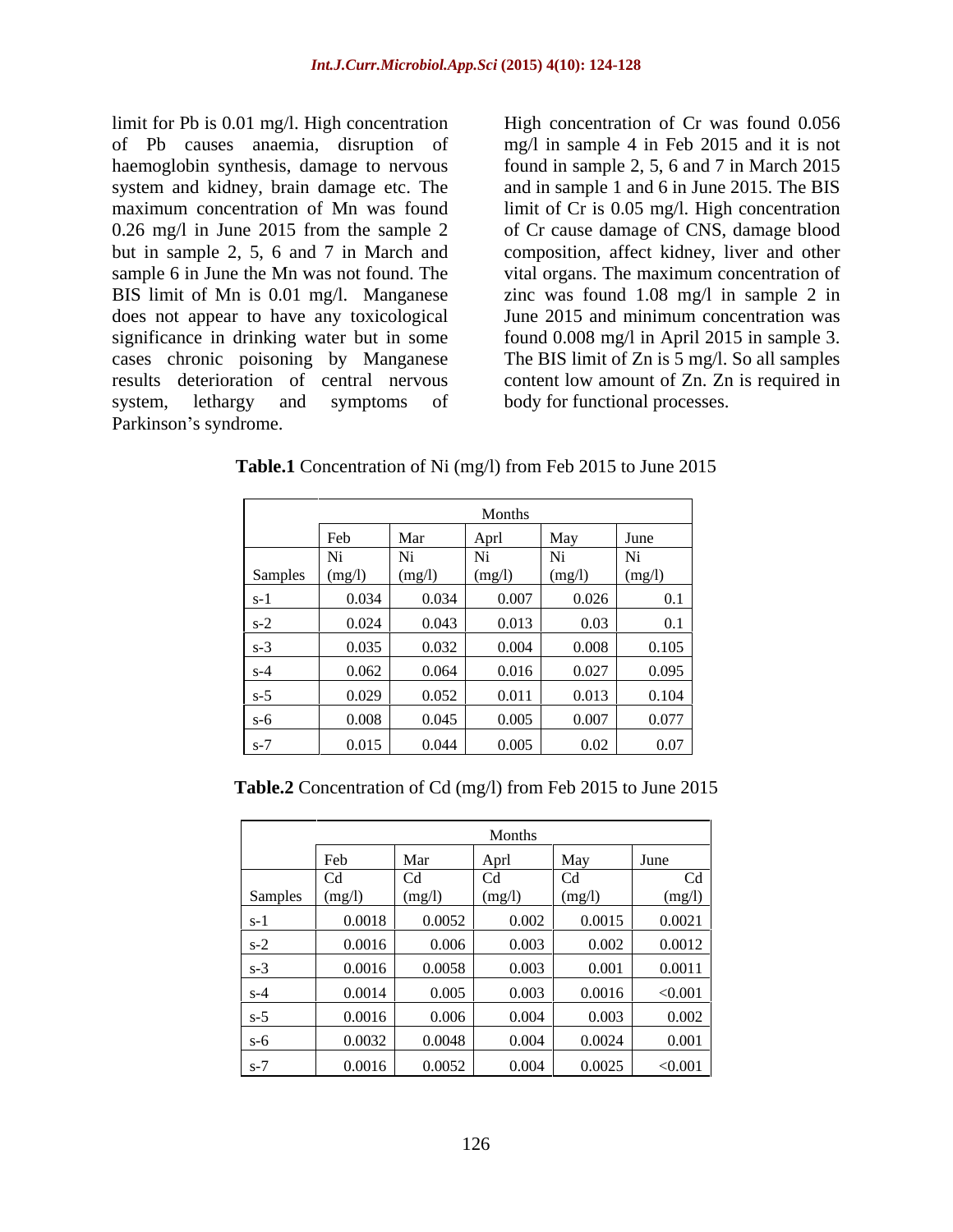|         | Months    |        |        |        |           |
|---------|-----------|--------|--------|--------|-----------|
|         | Feb       | Mar    | Apr    | May    | June      |
|         | Pb        | Pb     | Pb     | Pb     | Pb        |
| Samples | $\log(1)$ | (mg/l) | (mg/l) | (mg/l) | (mg/l)    |
| $S-1$   | 0.036     | 0.07   | 0.05   | 0.02   | 0.01      |
| $s-2$   | 0.034     | 0.07   | 0.038  | 0.031  | 0.018     |
| $s-3$   | 0.036     | 0.068  | 0.042  | 0.028  | $0.008\,$ |
| $s-4$   | 0.028     | 0.052  | 0.044  | 0.031  | 0.02      |
| $s-5$   | 0.038     | 0.05   | 0.042  | 0.036  | 0.012     |
| $s-6$   | 0.072     | 0.06   | 0.048  | 0.02   | 0.01      |
| $s-7$   | 0.038     | 0.058  | 0.058  | 0.04   | 0.03      |

**Table.3** Concentration of Pb (mg/l) from Feb 2015 to June 2015

**Table.4** Concentration of Mn (mg/l) from Feb 2015 to June 2015

|                | Months |                 |        |        |        |
|----------------|--------|-----------------|--------|--------|--------|
|                | Feb    | Mar             | Aprl   | May    | June   |
|                | Mn     | Mn              | Mn     | Mn     | Mn     |
| Samples (mg/l) |        | $\text{(mg/l)}$ | (mg/l) | (mg/l) | (mg/l) |
|                | 0.034  | 0.025           | 0.032  | 0.021  | 0.04   |
| $S-Z$          | 0.03   | ND              | 0.232  | 0.06   | 0.26   |
| $S - 3$        | 0.03   | 0.011           | 0.024  | 0.012  | 0.02   |
| $s-4$          | 0.014  | 0.015           | 0.059  | 0.016  | 0.1    |
| S-D            | 0.013  | ND              | 0.013  | 0.025  | 0.02   |
| $S-6$          | 0.012  | ND              | 0.0118 | 0.0113 | ND     |
| $S^-$          | 0.011  | ND              | 0.042  | 0.009  | 0.02   |

**Table.5** Concentration of Cr (mg/l) from Feb 2015 to June 2015

|                                        |       |        | Months |           |        |
|----------------------------------------|-------|--------|--------|-----------|--------|
|                                        | Feb   | Mar    | Apr    | May       | June   |
|                                        |       | Cr     | Cr     | <b>Cr</b> | $ $ Cr |
| Samples                                |       | (mg/I) | (mg/l) | (mg/l)    | (mg/l) |
| $s-1$                                  | 0.017 | 0.004  | 0.003  | 0.006     | ND     |
| $s-2$                                  | 0.018 | ND     | 0.007  | 0.003     | 0.002  |
| $S-3$                                  | 0.027 | 0.03   | 0.004  | 0.016     | 0.002  |
| $S-4$                                  | 0.056 | 0.026  | 0.006  | 0.009     | 0.006  |
| the control of the control of<br>$s-5$ | 0.021 | ND     | 0.001  | 0.035     | 0.0068 |
| $s-6$                                  | 0.046 | ND     | 0.0006 | 0.026     | ND     |
| $S-1$                                  | 0.02  | ND     | 0.002  | 0.004     | 0.013  |